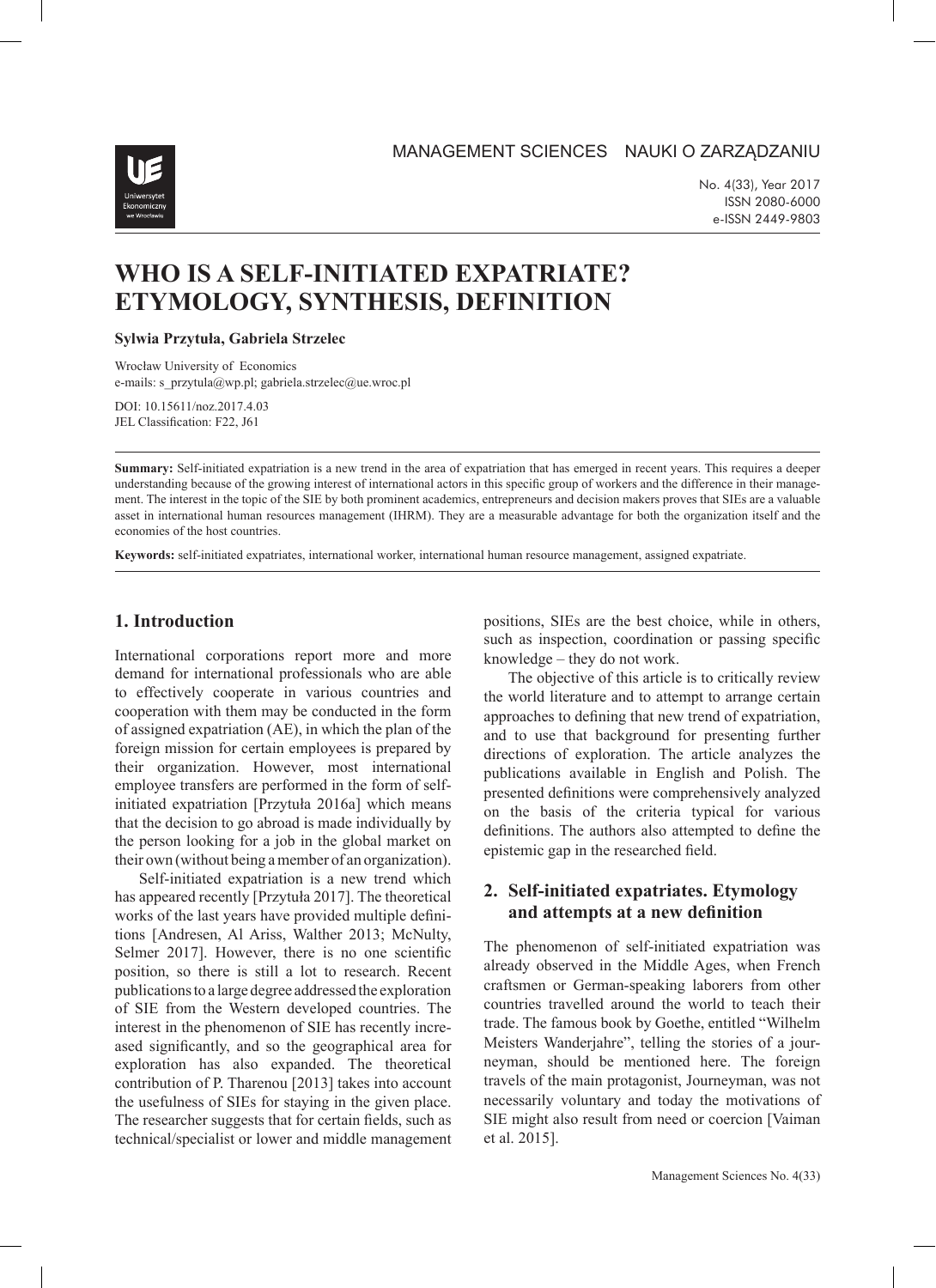In their publications regarding self-initiated expatriation, numerous researchers look at the whole phenomenon/process from the activity point of view, but also from the subjective/individual point of view – the researched area is then a person with his/her attributes. Such a theory will now be theoretically explored by the authors.

Concerning the professional profile and the profession criterion, SIEs comprise a diverse group of international employees looking for foreign experiences [Inkson, Myers 2003, Myers 2011], young graduates [Tharenou 2003], teachers of English [Fu, Shaffer, Harrison 2005], scientists [Isakovic, Whitman 2013; Richardson 2006; Richardson, Mallon 2005; Richardson, McKenna 2003], volunteers [Hudson, Inkson 2006], nurses [Bozionelos 2009], physicians [Nolan, Morley 2014] and business specialists [Fitzgerald, Howe-Walsh 2008; Jokinen, Brewster, Suutari 2008; Lee 2005; Scurry, Rodriguez, Bailouni 2013; Suutari, Brewster 2000]. So far, no fundamental definition of the term "self-initiated expatriate" has been introduced. Numerous comments presented by the researchers exploring that phenomenon emphasize the need to standardize the terminology used [Doherty 2013; Doherty, Dickmann 2013a].

The first attempts at defining "self-initiated expatriates" were made in 1997 by Inkson et al., by introducing the term "self-initiated foreign work experience" in literature which, in 2000, was expanded and supplemented by V. Suutari and C. Brewster. Such terms as self-designed apprenticeship, self-selecting expatriates, free travelers, self-directed expatriates, independent internationally mobile professionals, self-initiated movers appeared in other studies, but the above names no longer apply, and the publications now commonly use the term self-initiated expatriate [Przytuła 2016].

What is typical for SIEs is the fact that the selfinitiated decision is not supported by any organization [e.g. Al Ariss, Ozbilgin 2010; Doherty, Dickmann 2013a; Tharenou 2013]. SIEs go abroad independently of any organization located in their home country. That is why they are responsible for every stage of their international work, so they need to make the decision on going abroad, on their country of destination, length of stay and repatriation.

Apart from the relatively new term "self-initiated expatriation" [Peltokorpi, Froese 2009, Selmer, Lauring 2010; Tharenou, Caulfield 2010], the subject literature also uses a number of other terms. The early literature sources contain such terms as "overseas experience" (OE) [Inkson et al. 1997], "self-initiated foreign (work) experience" (SFE) [Suutari, Brewster 2000; Myers, Pringle 2005], "self-selecting expatriates"

[Richardson, McKenna 2003] as well as "self-initiated international work opportunities" [Tha-renou 2003].

SIEs may be described as professionals who undertake expatriation on their own without being delegated by their employers. They themselves make the decision to move to the country in which they are planning to look for a job [Harrison et al. 2004]. SIEs are people who find a workplace outside of their home country without being delegated by their organization, and thus without being bound by any organization. The independence of SIEs differentiates that autonomous group from the "traditional" expatriates who are delegated by their corporations to work abroad (see: [Przytuła 2017]).

SIEs are specialists who make the expatriation decision without being transferred by their organization to the host country. Relocation is their independent decision aimed at job-searching and entrepreneurial challenges [Jokinen et al. 2008; Saxenian 2005]. Selfinitiated expatriates are highly-qualified specialists looking for jobs outside of borders [Adams, Van de Vijver 2015].

However the lack of cohesion between the early and current research is not the only discrepancy in the SIE literature. For example in their scientific publications, researchers use various terms to talk of SIEs even within a single article [Tharenou, Caulfield 2010], e.g. "self-expatriates" and "self-made expatriates", and Thorn [2009]: "(international) self-initiated mobility", "self-initiated foreign experiences" and "selfinitiated movers". Other authors use the term selfinitiated expatriates and its customary abbreviation: SE [Biemann, Andresen 2010; Cerdin, Le Pargneux 2010].

SIEs, like most expatriates, have the option of repatriation, the date of which can be determined by them on an individual basis [Dorsch et al. 2012]. Naturally, exceptions may occur and the period of staying abroad may extend. As indicated by Dorsch et al. [2012], many SIEs never go back home, therefore we should consider whether in such cases, SIEs remain SIEs.

The terminology of the SIE literature is far from uniform. Although it is understandable in the relatively new area of research, it may not only hinder the further development of the concept itself, but also take the research activities in the direction of phenomena not actually related to SIEs. Empirical research may be based on wrong conceptualizations, and the obtained imprecise operational criteria may have a negative impact on the research. P. Tharenou [2015] called for more rigorous research designs which need to be implemented in the research methods in relation to SIEs.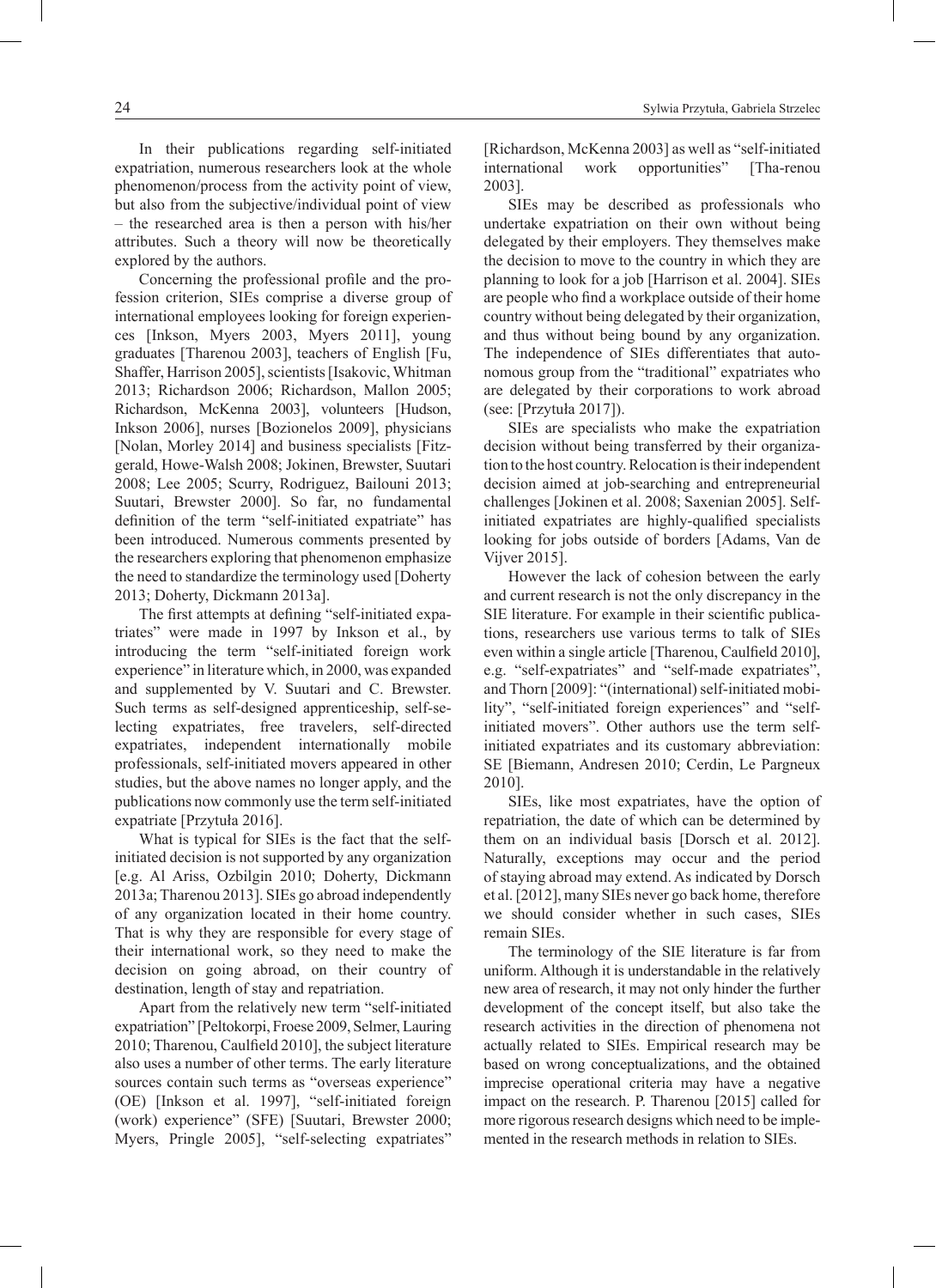The definitions of SIEs presented by various authors refer to various definition criteria. Many foreign researchers concentrated on formulating the category or typology of SIEs on the basis of their initiative and motivation. Due to the repetitiveness of the definitions included in publications, the authors conducted a critical literature review for the purpose of aggregating the following definitions.

## **3. Definition of SIEs from the point of view of the initiative and motivation of foreign transfers**

In their publication, Andresen et al. [2014] indicate four various types of international employees. They include: Inter-SIEs (Inter-Self-Initiated Expatriate), Intra-SIEs (Intra-Self-Initiated Expatriate), AEs (Assigned Expatriate) and the new category of DEs (Drawn Expatriate) (Figure 1).

| Initiative (initiator<br>of key binding activity) | Individual   | Internal mobility<br>(within<br>organisation) | External mobility<br>(within<br>organisation)             |  |  |  |
|---------------------------------------------------|--------------|-----------------------------------------------|-----------------------------------------------------------|--|--|--|
|                                                   |              | Expatriate                                    | Intra-Self Initiated   Inter-Self-Initiated<br>Expatriate |  |  |  |
|                                                   | Organisation | (Assigned<br>Expatriate)                      | Drawn Expatriate<br>(DES)                                 |  |  |  |

Organisational mobility

 $\Box$  Current work contract partner  $\Box$  New work contract partner

**Fig. 1.** Types of international workers. Selected model according to the initiative and motives of their displacements

Source: own elaboration on the basis of [Andresen et al. 2014].

The analysis of Figure 1 indicates three criteria that differentiate a traditional expatriate from an expatriate that undertakes to work at his/her own initiative. These determinants include 1) the initiator of key binding activity, 2) change of the work contract partner, and 3) internal versus external organizational mobility.

The mobility criterion determines the decision on the direction of moving/cooperation between SIEs and an international organization "into" or "from outside" of their home country. This is the main premise characterizing an international employee that initiates expatriation on his/her own.

Moreover, that criterion is closely connected to the next two, i.e. change of the work contract partner and the initiator of key binding activity. In the case of AE, the employee receives a formalized job offer in the target country, dependent on the current work

contract partner. The employee verifies the offer and then accepts or rejects it. Therefore, the first key binding activity is undertaken by the organization. In turn, in the case of SIE, the initiative to work abroad

is undertaken on one's own. Surprisingly the most obvious and accepted criterion-relocating internationally on one's own initiative is not present in all definitions of SIEs, for example where it is sometimes related to 'freedom of choice' [Cao 2013] – this variable may not be specific to SIEs. In some organizations assigned expatriates (AEs) may also have the freedom to choose the location of their assignment or at least to decline an offered host location for another [Selmer, Andresen, Cerdin 2017].

By analyzing the available definitions, Andresen et al. [2014], divided SIEs into two types of employees which had not been described in literature before: Inter-SIEs (internal self-initiated expatriation) and Intra-SIEs (external self-initiated expatriation). Intra-SIEs continue to cooperate with their current organization, while Inter-SIEs establish contacts with a completely new organization. Both alternative forms lead to the execution of the objective, i.e. the conclusion of an agreement on performing a specific task. But this criterion also raises questions of as to what degree different groups of SIEs show initiative. Following the psychological concept defined by Friese et al. [Friese, Fay 2001], showing personal initiative means that SIEs have a 1) *self-starting* and 2) *proactive* approach to their international career and are 3) *persistent* in overcoming barriers and setbacks to achieve their goal to work abroad. Table 1 presents several indicators of 'high versus low initiative' in the expatriation context.

Thus, the SIE personal initiative could be high or low depending on the context and SIEs are likely to show inconsistent levels of personal initiative across different life domains and situations. This means for example that self-initiated explorers who move abroad predominantly for personal reasons, such as the attraction of the foreign country or climate, do not necessarily show personal initiative on the job market [Selmer, Andresen, Cerdin 2017].

Moreover, as presented in Figure 1, the authors also undertook to coin a completely new definition of an international employee described as a Drawn Expatriate (DE). The characteristics of the profile of such an expatriate refers to two features: passivity in initiation of the search for and possibility of cooperation with an enterprise, and independence of an organization in making the decision on cooperating with DEs in the host country (new work contract partner). The definition typology based on the motivation of SIEs undertaking foreign missions is commonly described in literature [Cerdin 2013].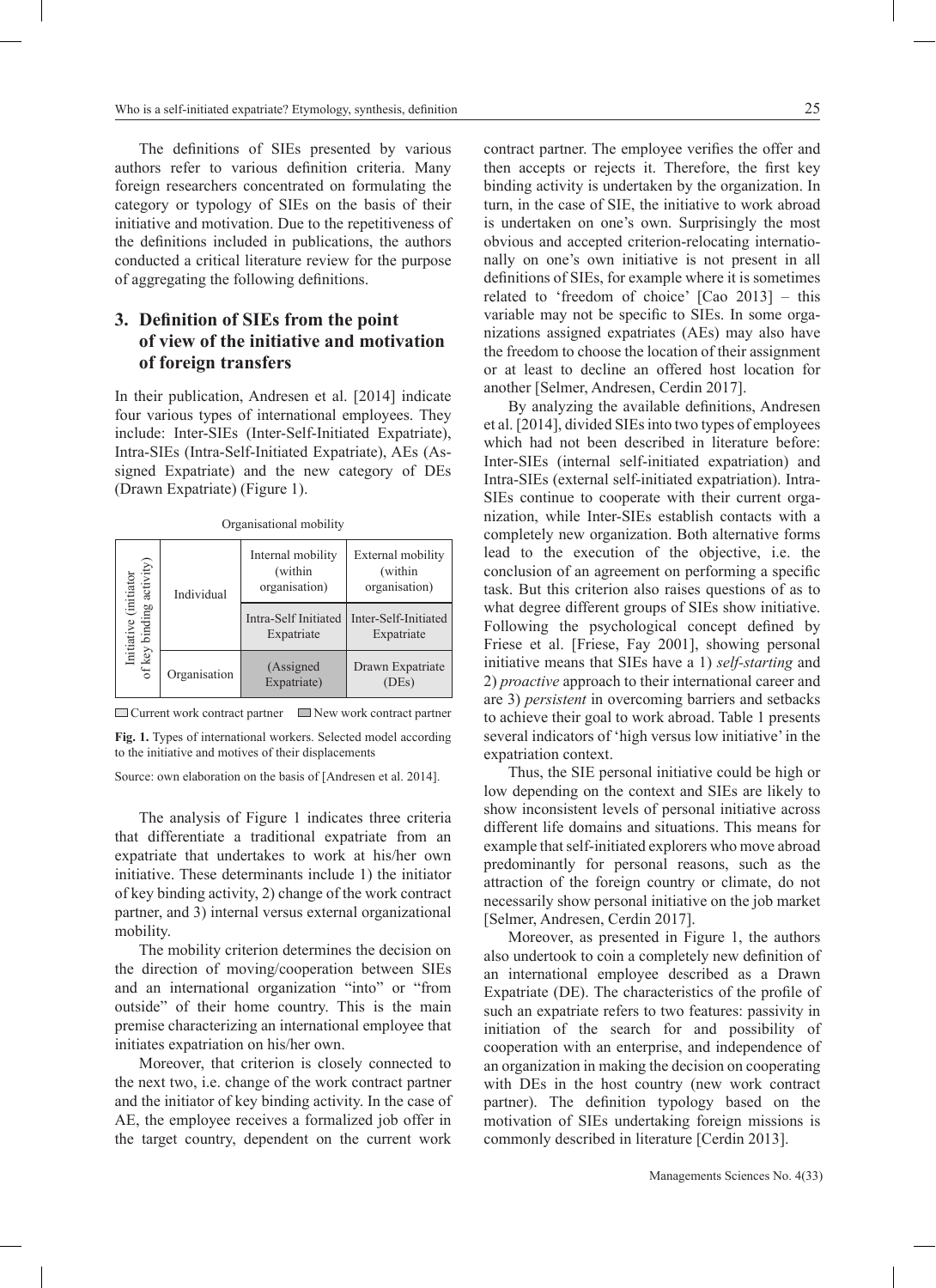| Psychological<br>concept defined | High personal initiative                                                                                                                                                                                                                                                                                                                                                                                                                                           | Low personal initiative                                                                                                                                                                                                                                                                                                                                                                                     |  |
|----------------------------------|--------------------------------------------------------------------------------------------------------------------------------------------------------------------------------------------------------------------------------------------------------------------------------------------------------------------------------------------------------------------------------------------------------------------------------------------------------------------|-------------------------------------------------------------------------------------------------------------------------------------------------------------------------------------------------------------------------------------------------------------------------------------------------------------------------------------------------------------------------------------------------------------|--|
| Self-starting                    | Individual personality sets the goal to the expatriate<br>$\bullet$<br>without being explicitly told to do so.<br>Large psychological distance, that is, expatriation is an<br>unexpected, unconventional career step and goes<br>beyond what is formally required in their job and<br>career.<br>Expatriates take it upon themselves to collect<br>information, plan and manage the entire expatriation<br>process.                                               | The goal to expatriate is assigned or the individual<br>gets an explicit instruction to expatriate from their<br>organization.<br>Small psychological distance, that is, expatriation is<br>an explicit role requirement and part of a normal or<br>prescribed career path.<br>Expatriate uses prescribed standard procedures,<br>including organizational support, throughout the<br>expatriation process. |  |
| Proactive                        | Individual has a long term focus on career, anticipates<br>$\bullet$<br>things to come and prepares for the new situations.<br>Individual challenges the status quo of employment in<br>order to improve their current personal circumstances<br>or to create new ones, and develops personal<br>prerequisites for meeting future work demands.<br>Individual has the competencies to effectively execute<br>initiative to leverage the behavior to achieve goals. | Individual is oriented towards the present and waits<br>until he/she must respond to a new situation.<br>Individual reacts to the environment without shaping<br>the career conditions.<br>Individual lacks specific competencies demanded for<br>acting in a specific situation.                                                                                                                           |  |
| Persistent                       | Individual gets past technical barriers, setbacks and<br>$\bullet$<br>failure and overcomes resistance and inertia.                                                                                                                                                                                                                                                                                                                                                | Individual stops in view of setback and failure.                                                                                                                                                                                                                                                                                                                                                            |  |

**Table 1.** Characteristics of 'personal initiative' in the SIE context

Source: [Selmer, Andresen, Cerdin 2017].

The motivation to go abroad may be diverse due to the individual or organizational perspective. It may be different for an individual than for an organization. However, in this article the authors concentrate on the characteristics of the individual motivations of SIEs in selecting a new place for performing their tasks. One of the motives is the willingness to leave one's home country in order to improve one's opportunities for developing an international career. However, unlike for the traditional expatriates, for SIEs this is not the main impulse determining their decision to start an international career. Howe-Walsh and Schyns [2010], indicate that a frequent motivation is the willingness to enjoy an adventure as well as new foreign experiences. It should be emphasized that what plays a very important role in making the decision on expatriation in the case of SIEs is the emotional factors associated with their psychological feelings, as well as social and economic factors. The self-initiation of one's own worth, acquiring cultural experiences, opportunity to learn, development of confidence, flexibility and international skills, result from individual expatriation.

 Other factors that determine the willingness to experience multiculturalism include the intention of searching, the excitement or the positive attitude to new challenges [Richardson, Mallon 2005] are further motives. Richardson and McKenna [2006] indicate in their publication that the main motivations for selfinitiating international work include the combination of or escaping from one's current lifestyle. The same researchers discovered that the motivation to combine their current lifestyle with a new international experience has been included in four metaphors: motivation to explore, motivation to escape, financial motivation and motivation to use the experience as an inherent element of developing a career.

Jackson et al. [2005] presented a set of five factors motivating SIEs. The factors that turned out to have most impact on the decisions on international careers included lifestyle, culture of the home country and economic factors. However, the authors suggested that these motivations may differ depending on the geographical area. An important motivator is the very geographical location, the area of the world, which may become a potential place for performing tasks for a SIE.

International studies show that the most common reasons of foreign mission for traditional expatriates (AE) are issues related to career (skills development, professional challenges of working abroad), issues of personal relationships and family issues (security, benefits for the family) and financial incentives. Next, there are cognitive motives (see and explore the world, the experience of adventure, a desire to live in the host country). In the case of SIEs, the motives of the decision are somewhat different, and the most popular reasons were traveling, adventure experience, knowledge of the world, the desire to live in the host country, career (new professional challenges, new projects) [Doherty, Dickmann 2013].This practice has been also confirmed in other studies which show that SIE are driven by a subjective inner sense of adventure, a desire to travel and to see the world, to meet career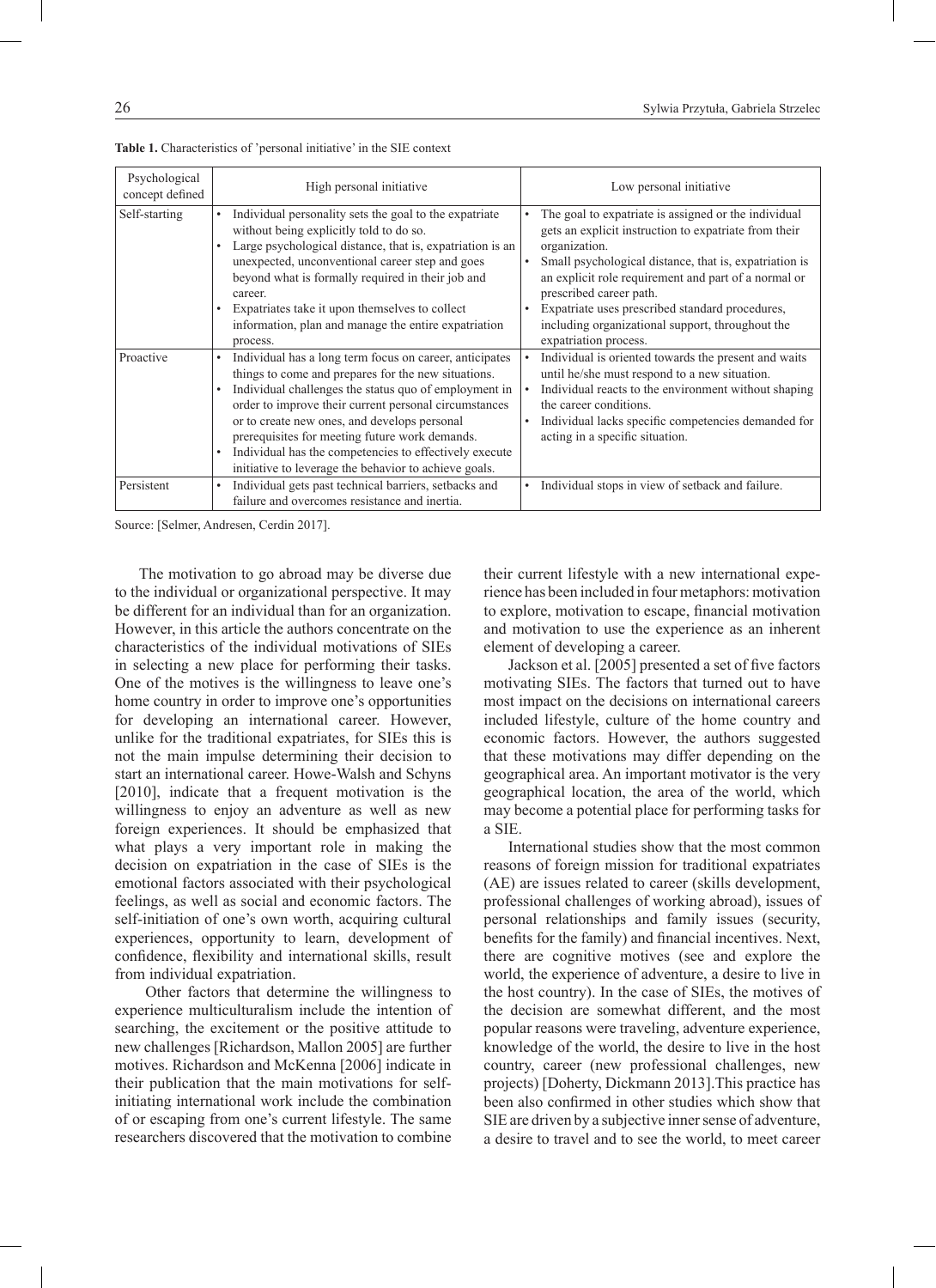goals or escape from current circumstances [Doherty et al. 2011; Carr, Inkson, Thorn 2005]; they want to improve their lifestyle and quality of living rather than move for economic reasons [Richardson, McKenna 2003], to learn about different cultural settings and establish new international contacts [Myers, Pringle 2005; Przytuła 2016b].

Other research showed that negative motives such as escaping problems in the home country do not bode well for employees in terms of adjustment and performance in the host country [Selmer, Lauring 2013]. Thus more research is needed to understand that when organizations recruit SIEs, particular attention is required as to their motives for expatriating and what their intentions are in terms of integration within both the company and the host country itself.

Summarizing the above theoretical considerations, it should be emphasized that for SIEs the decisive motivation is the individual personal premise, such as the willingness to travel, to experience an adventure, to change one's lifestyle or to escape from the current one. The decision to undertake work abroad is a secondary factor resulting from a voluntary choice.

### **4. Profile of an SIE**

Self-initiated expatriation, as a new trend, constitutes for various reasons, an important factor in international human resource management [Al Ariss, Crowley-Henry 2013]. SIEs may better understand the local and international markets, as well as the languages and cultures. In terms of organization, the costeffectiveness of self-initiated expatriates is much lower in comparison to traditional expatriation, for example due to lack of costs on the part of the organization in the form of business trips, maintenance, remuneration and taxation. For these and other reasons it is important that organizations understand the nature and methods of managing SIEs.

However, despite the growing interest in SIEs (e.g. [Al Ariss 2010; Cerdin, Le Pargneux, 2010; Crowley-Henry 2012; Richardson 2009]), there still exists a research gap for the research-scientific circles as well as from the practical point of view.

On the basis of literature review, the authors analyzed various definitions of an SIE on the basis of the criteria specified above and created a professional profile of the self-initiated expatriate (Table 2).

**Table 2**. Profile of a self-initiated expatriate (SIE)

| Etymology                                                       | self-selecting expatriates - entity, person                                           | Richardson, McKenna   |
|-----------------------------------------------------------------|---------------------------------------------------------------------------------------|-----------------------|
|                                                                 |                                                                                       | [2003]                |
|                                                                 | free travelers - entity, person                                                       | Myers, Pringle [2005] |
|                                                                 | self-initiated movers - entity, person                                                | Thorn [2009]          |
|                                                                 | self-directed expatriates - entity, person                                            | Al Ariss,             |
| independent internationally mobile professional -entity, person |                                                                                       | Crowley-Henry [2013]  |
|                                                                 | self-initiated expatriate - entity                                                    |                       |
| Duration of contract /                                          | Unlimited. It depends on the length of the contract, but also on individual decisions |                       |
| Length of stay abroad                                           | or plans. Travels are frequent but short.                                             |                       |
| Themes                                                          | L. Howe-Walsh, B. Schyns distinguish two categories of this form of expatriation.     | Howe-Walsh,           |
|                                                                 | Due to individual motives such as: desire for career development and personal         | Schyns [2010]         |
|                                                                 | reasons such as the desire to live in a country, the desire to travel, discover new   |                       |
|                                                                 | countries, change the lifestyle, escape, desire for adventure.                        |                       |
| Organization of foreign                                         | The organization of life and work lies with the SIEs. No HR support. Funding is       |                       |
| missions                                                        | allocated from private SIEs. Frequent short trips without family involvement.         |                       |
| Age                                                             | Self-initiated expatriation, as described in the article by W. Mayerhofer,            | Mayerhofer, Sparrow,  |
|                                                                 | P.R., Sparrow, A. Zimmermann, is undertaken by young people wishing to work           | Zimmermann [2008]     |
|                                                                 | abroad immediately after the end of education or by experienced mid-career            | Pocztowski [2012]     |
|                                                                 | employees. A. Pocztowski points out that SIEs are mostly women and independent        |                       |
|                                                                 | people up to the age of 39.                                                           |                       |
| Qualifications                                                  | Very highly qualified experts. They are higher than for the expats wanting to change  |                       |
|                                                                 | corporations and the need to be mobile.                                               |                       |
| Personality traits                                              | Based on a review of literature, the authors have attempted to identify the           |                       |
|                                                                 | personality traits that dominate self-initiated expatriates.                          |                       |
|                                                                 | - sociability, cosmopolitanism, knowledge of foreign languages, ability to establish  |                       |
|                                                                 | business relations, multiculturalism, openness.                                       |                       |

Source: own elaboration on the basis of [Arthur, Inkson, Pringle 1999; Inkson et al. 1997; Richardson, McKenna 2003; Myers, Pringle 2005; Thorn 2009; Al Ariss, Crowley-Henry 2013; Harrison, Shafffer 2005; Howe-Walsh, Schyns 2010; Mayerhofer, Sparrow, Zimmermann 2008; Pocztowski 2012; Przytuła 2016].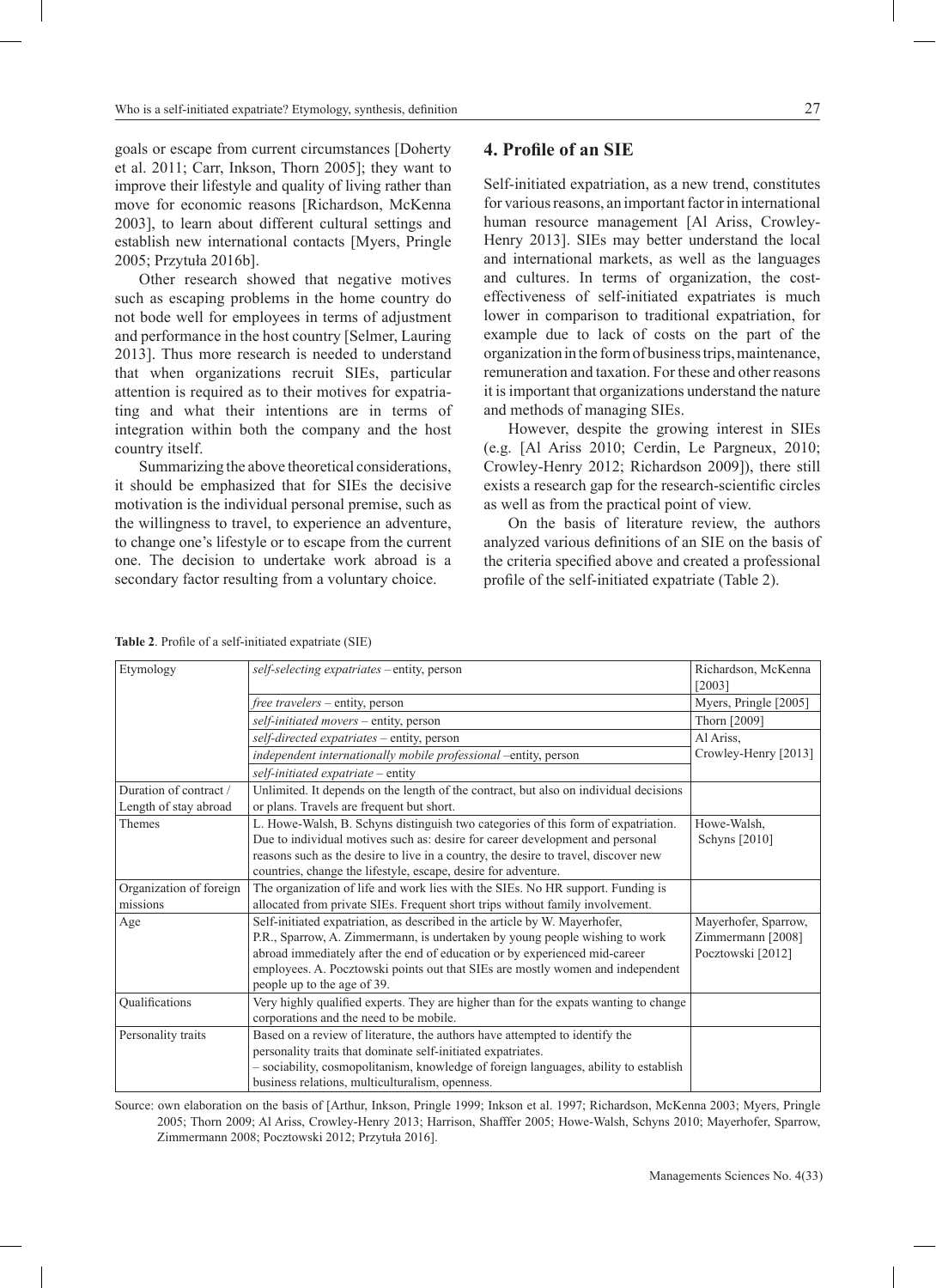## **5. Types of SIEs**

The subject literature shows groups and subgroups of the discusseesented in Table 3.

The aforementioned characteristics show that it is difficult tod population of international employees which are pr clearly determine the demarcation line between the definitions of assigned and self-initiated expatriates as well as within the same category of self-initiated expatriates [Doherty, Richardson, Thorn 2013]. Therefore it is necessary to perform more detailed comparative analyses between different types of international employees.

Cerdin and Selmer [2014] specify four conditions that must be met in order to call someone an SIE:

- self-initiated international relocation takes into account both the beginning and the end of the contract, i.e. the return to the country of origin, without the financial or organizational assistance of the corporation for which it works. The criterion clearly indicates the difference between an SIE and an AE;
- regular employment SIE are not immigrants or short-term travelers/sojourners. They are international employees who stay outside their country of origin (in the host country) on a temporary basis. The difference between SIEs and sojourners is permanent employment;
- the intention to temporarily stay in the host country is the criterion that between SIEs and the im-

migrants who go abroad with the intention of staying there for a longer period of time or permanently;

• professional qualifications – SIEs are highly-qualified specialists who can find employment in the international job market. This means that their experience supports their international professional career. Researchers emphasize that international corporations benefit from SIEs and treat them as the antidote for shortages of qualified managing staff in the host countries.

Moreover, in strategic terms, SIEs constitute valuable resources for multinational corporations, and their numbers within organizations are rising.

There are relatively more SIEs than traditional expatriates [Selmer, Lauring 2012]. The demographic data resulting from the Brookfield research indicated that SIEs are mostly single women or partners also working abroad, aged 30–49. The typical feature of these expats is the conviction that working abroad develops their competences, professional capital and improves their opportunities for employment [Jokinen et al. 2008].

In the subject literature, there exists a common opinion that expatriates follow a traditional career model, while self-initiated expatriates prefer the model of international careers [Inkson, Myers 2003; Jokinen et al. 2008; Biemann, Andresen 2010]. The traditional understanding of expatriates is that of the people who maintain relationships with their home

| Type of SIE              | Definition                                                                                           | <b>Studies</b>  |
|--------------------------|------------------------------------------------------------------------------------------------------|-----------------|
| FELOs: foreign           | Foreign individuals at the executive/CEO level recruited locally, who hold local managerial          | Arp,            |
| executives               | positions supervising host-country nationals (HCNs) in local organizations where they have their     | Hutchings,      |
| in local                 | headquarters.                                                                                        | Smith [2013]    |
| organization             |                                                                                                      |                 |
| LFH <sub>s</sub> : local | (which existing literature currently labels as SIE) are individuals who originate from anywhere      | McNulty         |
| foreign hires            | except the host country, are recruited from the local labour market in the host country and          | [2013]          |
|                          | compensated on local terms and conditions; these individuals arrive in the host country either       |                 |
|                          | of their own volition or move to the host country with the prior employer and elect to remain there  |                 |
|                          | rather than repatriate when employment is terminated.                                                |                 |
| Expat-preneurs           | Individuals that work in their own business while abroad, i.e. Are self-employed by one of three     | Vance,          |
|                          | means:1) after spending a significant amount of time in a local market, 2) they give up their career | McNulty, Paik   |
|                          | and relocate abroad with their partner's employer and then start a new business there without any    | [2015]          |
|                          | prior exposure in that market, 3) they relocate a business from the home country abroad without      |                 |
|                          | any prior exposure in that new market.                                                               |                 |
| SICEs:                   | Assigned expatriates (AE) that originate from the home country where the corporate headquarters      | Altman,         |
| self-initiated           | is located and instigate assigned expatriation opportunities rather than waiting to be deployed;     | Baruch [2012],  |
| corporate                | or SIEs that undertake assigned expatriation to build career capital through traditional forms of    | Andresen,       |
| expatriates              | mobility and who actively seek international assignments within their corporate environment.         | Biemann         |
|                          |                                                                                                      | [2013]          |
| TCNs:third               | Individuals that originate from neither the home country where headquarters are located, nor the     | Scullion.       |
| country                  | host country where they are employed, but a third country where they have lived either temporarily   | Collings [2006] |
| nationals                | or permanently before agreeing to move to the host country by MNC invitation.                        |                 |

**Table 3.**Various types of SIEs

Source: [McNulty, DeCieri 2015].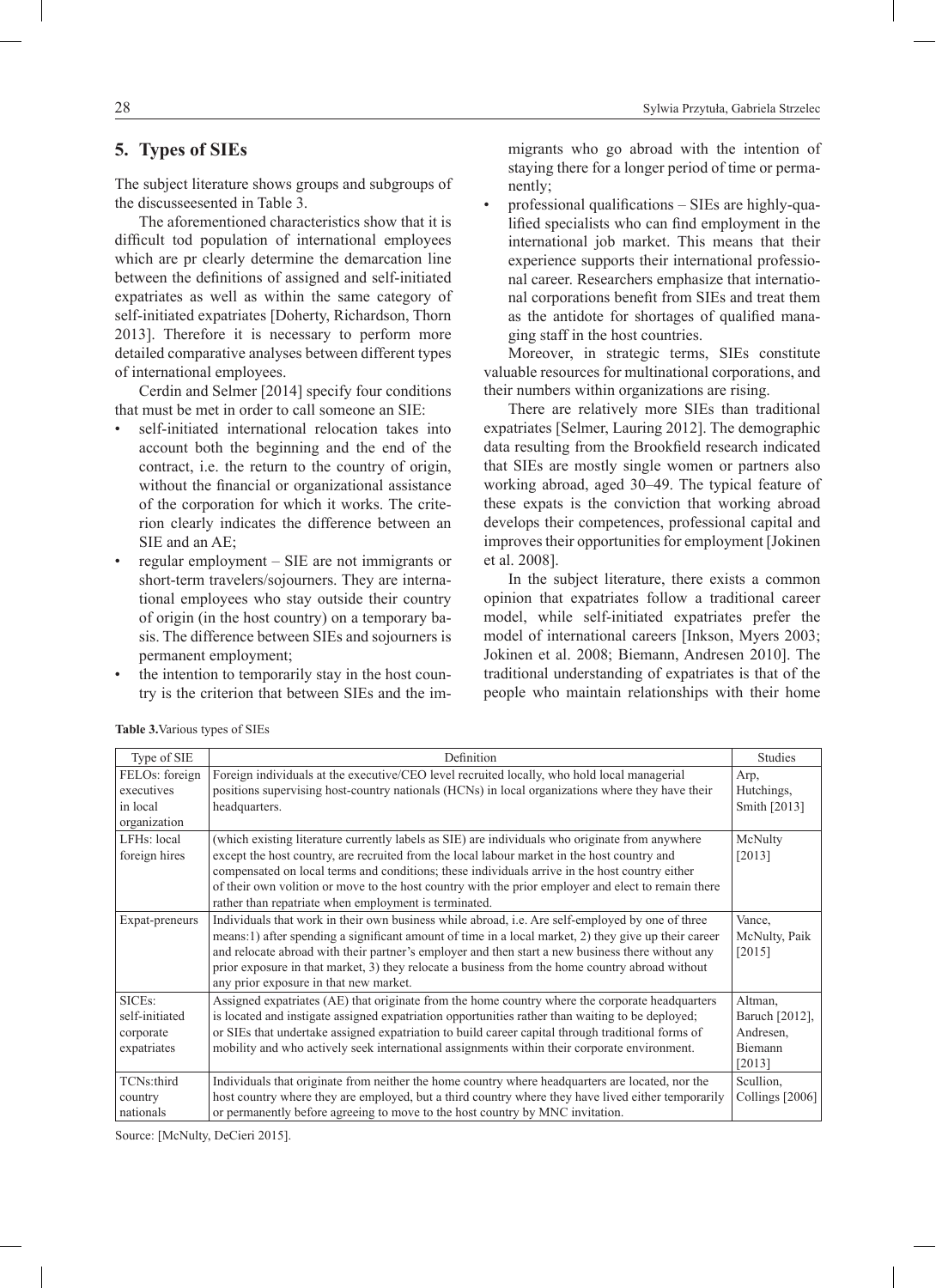countries during their delegation caused by planned repatriation. In turn, SIEs, when concluding a contract, are not planning immediate repatriation [Biemann, Andresen 2010].

Moreover, self-initiated expatriates declare that the employment and career opportunities, incomes, economic possibilities and terms of employment abroad usually make repatriation impossible [Tharenou 2010].

#### **6. SIEs- practical impact of the research**

Today, SIEs are a diverse group of international workers looking for foreign experiences, including young graduates, English teachers, researchers, volunteers, nurses, doctors and business professionals. Nevertheless, this still new trend for a variety of reasons is an important factor in the international management of human resources [Al Ariss, Crowley-Henry 2013].

For example, SIEs can better understand markets both locally and internationally as they understand both the language and culture. In organizational terms, the cost of self-initiated expatriates compared to traditional expatriation is mostly lower because of the absence of costs incurred by the organization in the form of travel and subsistence expenses, wages and taxation. It is important for organizations and organizations to understand the nature and manner of SIE management. However, despite the growing interest of the SIE (for example [Al Ariss 2010; Cerdin, Le Pargneux 2010; Crowley-Henry 2012; Richardson 2009]), this phenomenon remains a significant research gap for the research and scientific community as well as the practical sphere. Some authors (e.g. [Mayrhofer et al. 2008]) present the SIE as a challenge to IHRM strategy and practice. This assertion is based on the fact that SIEs, as individualists and nonconformists, and giving priority to personal motives in determining their mobility [Sullivan, Arthur 2006], may be difficult for organizations to manage. SIEs, due to the differences in expatriation motives (as opposed to AEs) can challenge the organization, for example, in recruitment, talent management and engagement levels. These variables can be traced back to two reasons: the lack of specialist knowledge of the SIE and the lack of adaptation to the corporate culture of the host country. For example, according to Peltokorpi [2008] SIEs, due to personality traits such as emotional stability or cultural empathy, turned out to be better adapted to the Japanese cultural context than traditional expatriates. In order to attract and retain SIEs in organizations, they must fully understand their motives so that the companies can design appropriate processes for potential risks in their management [Mayrhofer et al. 2008]. Bhuian et al. [2001], in the SIE study in Saudi Arabia, suggested that remuneration could be a significant motivator for high-paying jobs in the short term.

Bozionelos [2009], in his research conducted on a group of nurses, emphasized that support for the organization significantly influenced job satisfaction, while support for co-workers influenced both job satisfaction and interpersonal relationships. These studies indicate the potential importance of the influence of interpersonal links as mechanisms to support SIEs in the nursing profession. Hudson and Inkson [2006], focusing on New Zealand volunteers, demonstrated that research explored a higher level of openness and cultural affiliation. Their behavior turned out to be altruistic, but also an opportunity for challenge, adventure and change. Inkson et al. (1997), based on a sample of young people traveling abroad, who were taking informal roles, often below their capabilities. Subsequent studies [Suutari, Brewster 2000] have shown that the roles that were entrusted to the SIEs were perceived as significant. Grzymała-Moszczyńska and Deska [2017] in a study conducted on a group of 20 Polish self-initiated expatriates (in the field of business, health care, science) in Denmark, focusing on the acclimatization process in the target country show, despite the multicultural nature of the work environment, distinct features of Danish organizational culture. In addition, research has shown the cultivation of the Polish cultural heritage, the awareness connected with the raising of children as well as the concentration of social life in the Polish and/or intercultural environment. The abovementioned functions of the SIE demonstrate the growing interest in this field of research. Self-initiating expatriates are an important source of human capital for business organizations around the world, as employees they have a wealth of education, desirable global competencies and strong motivation.

#### **7. Conclusions**

The terminology in the SIE literature is far from uniform. Although it is understandable in this relatively new area of research, it may not only hinder further development of the concept itself, but also take the research activities in a direction of the phenomena not actually related to SIEs.

The article presents a concept contribution to the research into SIEs. Numerous publications by global researchers concentrate on exploring SIEs in terms of organization or in terms of motivation for working abroad.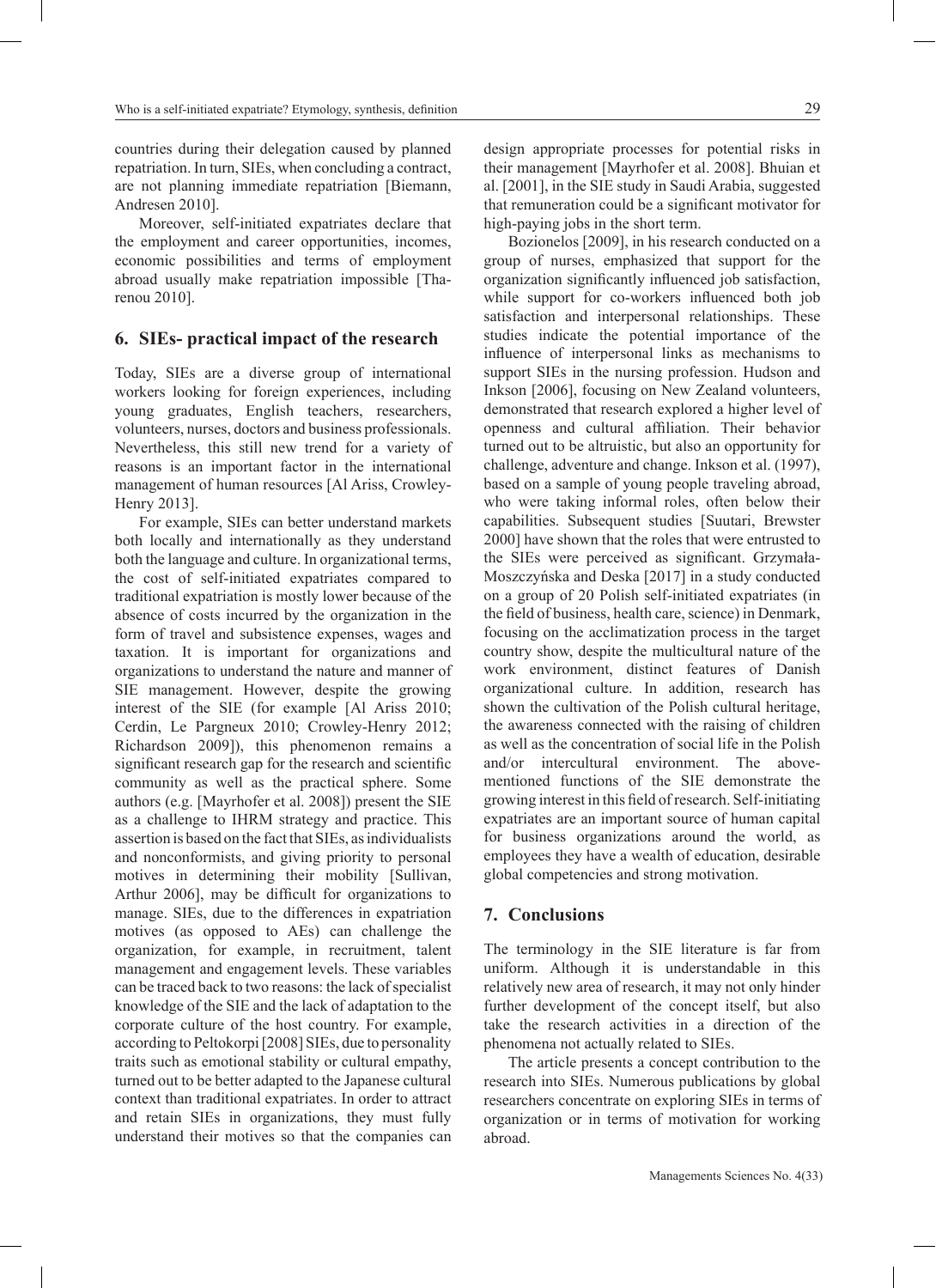The research publications that include a comprehensive and critical analysis of the definition, aggregate the undertaken explorations only to a limited degree, especially in Polish literature. However, according to the authors, the theoretical considerations undertaken in this article help to enrich the previous resarch and fill the epistemic and etymological gap which had not been done previously in one publication.

Future academic research on SIEs may examine how various types of SIEs differ with respect to their personal initiative; how time impacts on SIEs adjustment and other outcome variables; factors determining SIEs international mobility readiness and how it changes over time; implications for HR management – especially by answering the following questions – would contribute to the organizational perspective of self-initiated expatriation.

#### **Bibliography**

- Adams B.G., Van de Vijver F.J.R., 2015, *The many faces of expatriate identity*, International Journal of Intercultural Relations, vol. 49.
- Al Ariss A., 2010, *Modes of engagement: migration, self-initiated expatriation, and career development*, Career Development International, vol.15, no 4.
- Al Ariss A., Crowley-Henry M., 2013, *Self-initiated expatriation and migration in the management literature. Present theorizations and future research directions*, Career Development International, vol. 18, no 1.
- Al Ariss A., Ozbilgin M., 2010, *Understanding Self-Initiated Expatriates: career experiences of Lebanese self-initiated expatriates*, Thunderbird International Business Review, vol. 52, no 4.
- Altman Y., Baruch Y., (2012), *Global self-iinitiated corporate expatriate careers: a new era in international assignments?*, Personnel Review, vol. 41 issue: 2, pp. 233-255.
- Andresen M., Biemann T. (2013), *A taxonomy of internationally mobile managers*, The international Journal of Human Resource Management, 24 (3), 533-557.
- Andresen M., Al Ariss A., Walther M., 2013, *Introduction: Self- -Initiated Expatriation. Individual, Organizational and National Perspectives*, [in:] Andresen M., Al Ariss A., Walther M., (eds.), *Self-Initiated Expatriation. Individual, Organizational, and National Perspectives*, Routledge, New York, London.
- Andresen M., Bergdolt F., Margenfeld J., Dickmann M., 2014, *Addressing international mobility confusion – developing definitions and differentiations for self-initiated and assigned expatriates as well as migrants*, The International Journal of Human Resource Management, vol. 25, no 16.
- Arp F., Hutchings K., Smith W., 2013, *Foreign executives in local organizations: an exploration of differences to other types of expatriates*, Journal of Global Mobility, vol. 1, no 3.
- Arthur M.B., Inkson K., Pringle J.K., 1999, *The New Careers: Individual Action and Economic Change*, Sage, London.
- Bhuian S.N., Al-Shammari E.S., Jefri O.A., 2001, *Work related attitudes and job characteristics of expatriates in Saudi Arabia*, Thunderbird International Business Review, vol. 43, issue 1.
- Biemann T., Andresen M., 2010, *Self-initiated foreign expatriates versus assigned expatriates*, Journal of Managerial Psychology, vol. 25.
- Bozionelos N., 2009, *Expatriation outside the boundaries of the multinational corporation: a study with expatriate nurses in Saudi Arabia*, Human Resource Management, vol. 48, no 1.
- Cao L., 2013, *The positive effects of a protean career attitude for Self-Initiated Expatriates: cultural adjustment as a mediator*, Career Development International, vol. 18, no 1.
- Carr S.C., Inkson K., Thorn K., 2005, *From global careers to talent flow: reinterpreting 'Brain Drain'*, Journal of World Business, vol. 40, no 4.
- Cerdin J.L., 2013, *Motivation of self-initiated expatriates*, [in:] Andresen M., AlAriss A., Walther M. (eds.), *Self-Initiated Expatriation. Individual, Organizational and National Perspectives*, Routledge, New York, London.
- Cerdin J.-L., Le Pargneux M., 2010, *Career anchors: a comparison between organization-assigned and self-initiated expatriates*, Thunderbird International Business Review, vol. 52, no 4.
- Cerdin J., Selmer J., 2014, *Who is a self-initiated expatriate?*, *Towards conceptual clarity of a common notion*, The International Journal of Human Resource Management, vol. 25, no 9.
- Crowley-Henry M., 2012, *Re-conceptualizing the career development of self-initiated expatriates: rivers not ladders*, Journal of Management Development, vol. 31 no 2.
- Dickmann M., Baruch Y., 2011, *Global Careers*, New York, Routledge.
- Doherty, N., 2013, *Understanding the self-initiated expatriate: A review and directions for future research*, International Journal of Management Reviews, 15(4).
- Doherty N., Dickmann M., 2013, *Self-initiated and assigned expatriates: talent management and career consideration*, [in:] Vaiman A., Haslberger V., (eds.), *Managing Talent of Self-Initiated Expatriates: A Neglected Source of the Global Talent Flow*, Palgrave Macmillan, London.
- Doherty N., Dickmann M., 2013a, *Self-initiated expatriation. Drivers, employment experience and career outcomes*, [in:] Andresen M., Al Ariss A., Walther M. (eds.), *Self-Initiated Expatriation. Individual, Organizational and National Perspectives*, Routledge, New York, London.
- Doherty N., Dickmann M., Mills T., 2011, *Exploring the motives of company-backed and self-initiated expatriates*, The International Journal of Human Resource Management, vol. 22, no 3.
- Doherty N., Richardson J., Thorn K., 2013, *Self-initiated expatriation and self-initiated expatriates: Clarification of the research stream*, Career Development International, vol. 18, no 1.
- Doherty N., Richardson J., Thorn K., 2013a, *Self-initiated expatriation*, Career Development International, vol. 18, no 1.
- Dorsch M., Suutari V., Brewster C., 2012, *Research on Self-Initiated Expatriation: History and Future Directions*, [in:] Andresen M., Al Ariss A., Walther M. (eds.), *Self-Initiated Expatriation. Individual, Organizational, and National Pers-pectives*, Routledge, New York, London.
- Fitzgerald C., Howe-Walsh L., 2008, *Self-initiated expatriates: an interpretative phenomenological analysis of professional female expatriates*, International Journal of Business and Management, vol. 3, no 10.
- Friese M., Fay D., 2001, *Personal initiative:an active performance concept for work in the 21st century*, Research in Organizational Behavior, vol. 23.
- Froese F.J., 2011, *Motivations and adjustments of self-initiated expatriates: the case of expatriate academics in South Korea*,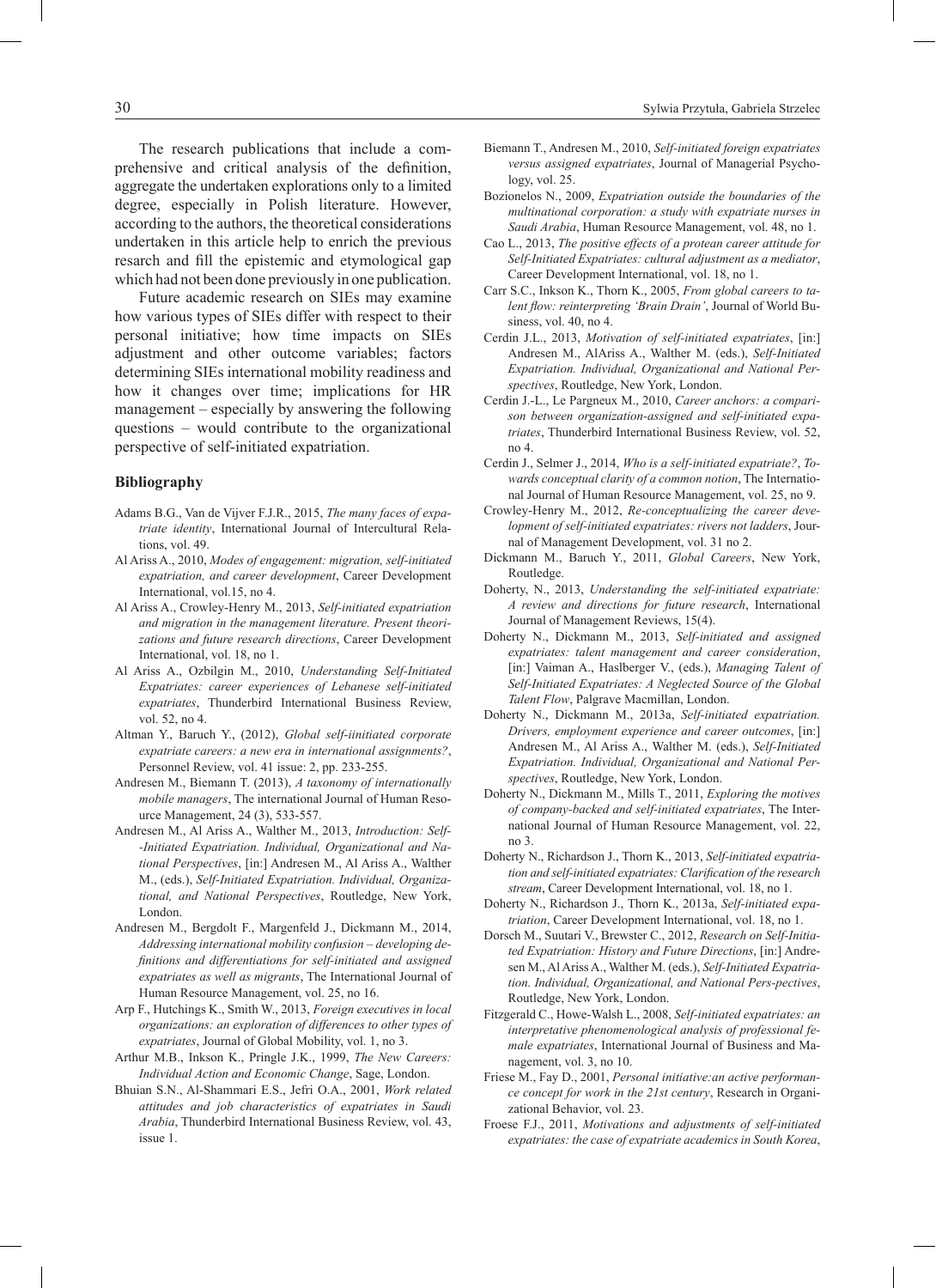The International Journal of Human Resource Management, vol. 23 no 6.

- Fu C.K., Shaffer M., Harrison D.A., 2005, *Proactive socialization, adjustment and turnover: a study of self-initiated foreign employees*, Paper presented at the Academy of Management Annual Meeting, Honolulu, HI.
- Grzymała-Moszczyńska H., Deska U., 2017, *Proces akulturacji polskich samoinicjowanych ekspatriantów (self-initiated expat) z perspektywy indywidualnej*, [in:] Przytuła S. (ed.), *Migracje międzynarodowe i ekspatriacja. Perspektywa indywidualna, organizacyjna, społeczno-kulturowa*, Difin, Warszawa.
- Harrison D.A., Shaffer M.A., 2005, *Mapping the criterion space for expatriate success: Task- and relationship-based performance, effort and adaptation*, International Journal of Human Resource Management, no 8(16).
- Harrison D.A., Shaffer M.A., Bhaskar-Shrinivas P. (2004), *Going places: roads more and less traveled in research on expatriate experiences*, [in:] (eds.) Research in Personnel and Human Resources Management, vol. 23.
- Howe-Walsh L., Schyns B., 2010, *Self-initiated expatriation: implications for HRM*, The International Journal of Human Resource Management, vol. 21, no 2.
- Hudson S., Inkson K., 2006, *Volunteer overseas development workers: the hero's adventure and personal transformation*, Career Development International, vol. 11, no 4.
- Inkson K., Arthur M.B., Pringle J., Barry S., 1997, *Expatriate assignment versus overseas experience: International Human Resource Development*, Journal of World Business, vol. 2.
- Inkson K., Myers B., 2003, *The Big OE: Self-Directed Travel and Career Development*, Career Development International, vol. 8.
- Isakovic A.A., Whitman M., 2013, *Self-initiated expatriate adjustment in the United Arab Emirates: a study of academics*, Journal of Global Mobility, vol. 1, no 2.
- Jackson D.J.R., Carr S.C., Edwards M., Thorn K., Allfree N., Hooks J., Inkson K. (2005), *Exploring the Dynamics of New Zealand's Talent Flow*, New Zealand Journal of Psychology, 34, 2.
- Jokinen T., Brewster C., Suutari V., 2008, *Career capital during international work experiences: contrasting self-initiated expatriate experiences and assigned expatriation*, International Journal of Human Resource Management, vol. 19, no 6.
- Lee C.H., 2005, *A study of underemployment among self-initiated expatriates*, Journal of World Business, vol. 40, no 2.
- Mayerhofer W., Sparrow P.R., Zimmermann A., 2008, *Modern forms of international working*, [in:] Dickmann M., Brewster C., Sparrow P.R. (eds.), *International Human Resource Management: A European Perspective*, Routledge, London.
- McNulty I., 2013, *Are self-initiated expatriates born or made? Exploring the relationship between SIE orientation and individual ROI*, [in:] Vaiman A., Haslberger V. (eds.), *Talent Management of Self-Initiated Expatriates*, Palgrave Macmillan, London.
- McNulty, I., DeCieri H., 2015, *Linking global mobility and global talent management: the role of ROI*, Employee Relations, vol. 38, no 1.
- McNulty I., Selmer J. (eds.), 2017, *Research handbook of expatriates*, Edward Elgar Publishing, Cheltenham.
- Myers B., 2011, *Self-Initiated Expatriation (SIE) in older women: exploring a different terrain*, Women's Studies Journal, vol. 25, no 2.
- Myers B., Pringle J.K., 2005, *Self-initiated foreign experience as accelerated development: influences of gender*, Journal of World Business, vol. 40.
- Nolan E.M., Morley M.J., 2014, *A test of the relationship between person–environment fit and cross-cultural adjustment among self-initiated expatriates*, International Journal of Human Resource Management, 25(11).
- Peltokorpi V. (2008), *Cross-cultural adjustment of expatriates in Japan*, The International Journal of Human Resource Management vol. 19 issue 9.
- Peltokorpi V., Froese F.J., 2009, *Organizational expatriates and self-initiated expatriates: who adjusts better to work and life in Japan?*, The International Journal of Human Resource Management, vol. 20.
- Pocztowski A., 2012, *Zarządzanie misjami zagranicznymi: organizacyjne i indywidualne aspekty pracy ekspatriantów*, Wolters Kluwer Polska, Warszawa.
- Przytuła S., 2016a, *Expatriate vs. Self-initiated Expatriate in the Multicultural Workplace of MNCs*, [in:] Rozkwitalska M., Sułkowski Ł., Magala S. (eds.), *Intercultural interactions in the multicultural workplace – traditional and positive organizational scholarship*, Springer, Series: Contribution to Management Science.
- Przytuła S., 2016b, *Self-initiated expatriation (SIE) as the form of international employees' mobility*. Human Resource Management, vol. 6, no 113.
- Przytuła S., 2017, *Samoinicjowana ekspatriacja (SIE) jako wyzwanie dla międzynarodowego zarządzania zasobami ludzkimi (MZZL) i kierunki przyszłych badań*, Przedsiębiorczość i Zarządzanie. Studia z Zarządzania Międzykulturowego, vol. 18, nr 3/1.
- Richardson J., 2006, *Self-directed expatriation: family matters*, Personnel Review, vol. 35, no 4.
- Richardson J., 2009, *Geographic flexibility in academia: a cautionary note*, British Journal of Management, vol. 20.
- Richardson J., Mallon M., 2005, *Career interrupted? The case of the self-directed expatriate*, Journal of World Business, vol. 40, no 4.
- Richardson J., McKenna S., 2003, *International Experience and Academic Careers. What Do Academics Have to Say?*, Personnel Review, 32(6).
- Richardson J., McKenna S., 2006, *Exploring relationship with home and host countries: a study of self-directed expatriates*, Cross Cultural Management, vol. 13, no 1.
- Saxenian A., 2005, *From brain drain to brain circulation: transnational communities and regional upgrading in India and China*, Studies in Comparative International Development (SCID), vol. 40, no 2.
- Scullion H., Collings D.G. (2006), *International Talent Management* [in:] Scullion H., Collings D.G. ( eds.) *Global Staffing*  Routledge.
- Scurry T., Rodriguez J.K., Bailouni S., 2013, *Narratives of identity of self-initiated expatriates in Qatar*, Career Development International, vol. 18, no 1.
- Selmer J., Andresen M., Cerdin J.L., 2017, *Self-initiated expatriates*, [in:] McNulty J., Selmer I. (eds.), *Research Handbook of Expatriates*, Edward Elgar Publishing, Cheltenham.
- Selmer J., Lauring J., 2010, *Self-initiated academic expatriates: inherent demographics and reasons to expatriate*, European Management Review, vol. 7.
- Selmer J., Lauring J., 2012, *Reasons to expatriate and work outcomes of self–initiated expatriates*, Personnel Review, vol. 41, issue 5.
- Selmer J., Lauring J., 2013, *Cognitive and affective reasons to expatriate and work adjustment of expatriate academics*, International Journal of Cross Cultural Management, vol. 13, no 2.